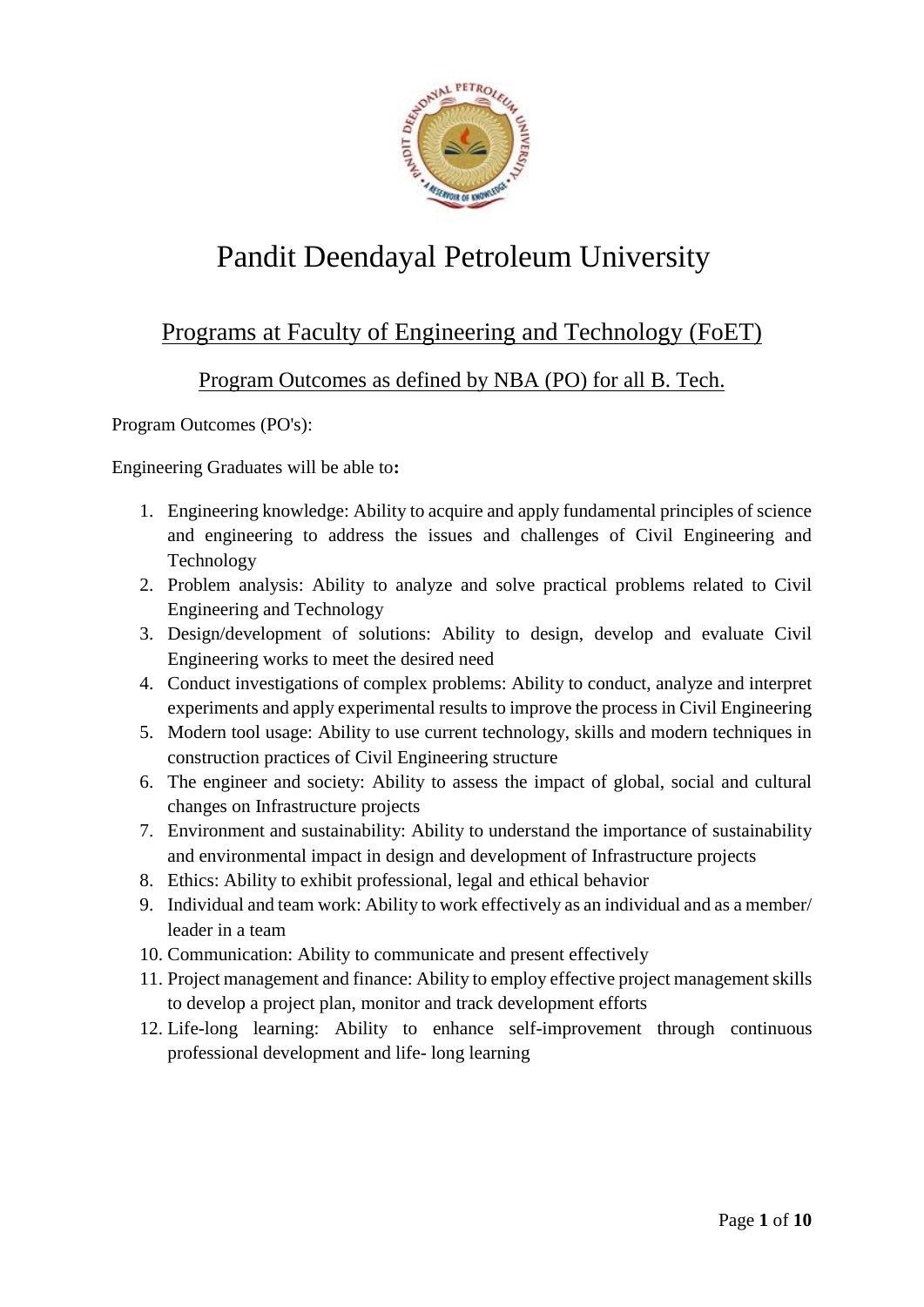The Program Educational Objectives (PEOs):

Graduates will be able to:

- 1. PEO-1: To develop highly competent graduates with strong foundation in science and engineering for successful careers in core mechanical and interdisciplinary industries, higher education and research.
- 2. PEO-2: To develop graduates who can become entrepreneur/innovators to design and develop system/process/product/service to address social and industrial challenges.
- 3. PEO-3: To develop graduates with leadership qualities, strong communication skills, professional and ethical values.
- 4. PEO-4: To develop lifelong learners graduates to excel in their professional career as well as to pursue higher education.

Program Specific Outcomes (PSOs):

- 1. PSO-1: To analyse the problem and create solution by applying engineering knowledge with a multidisciplinary approach.
- 2. PSO-2:To analyse, interpret and provide solutions to the real life mechanical engineering and its allied problems using engineering software/tools.
- 3. PSO-3:To work effectively as an individual and in a team to address complex issues by engaging in lifelong learning and following ethical and environmental practices.

#### B. Tech. (Electrical Engineering)

Program Educational Objectives (PEOs):

Graduates will be able to:

- 1. PEO-1: To prepare highly competent graduates with strong foundation in engineering and technology for successful career in industries, academics and research organizations.
- 2. PEO-2: To prepare the graduates with ability to identify, analyze, design and solve complex electrical engineering problems, based on application of basic sciences, mathematics and fundamentals of electrical engineering.
- 3. PEO-3: To prepare fundamentally strong graduates having broad knowledge in electrical engineering that can become innovators or entrepreneur to solve industrial and societal challenges.
- 4. PEO-4:To prepare graduates with holistic education approach that they should contribute ethically in multicultural and multidisciplinary groups to develop sustainable solutions for global, environmental and social issues.

Program Specific Outcomes (PSOs)

1. PSO-1: To identify, formulate, design and investigate various problems related to electrical circuits, power electronics, electrical machines and power systems by applying fundamental knowledge of engineering and science.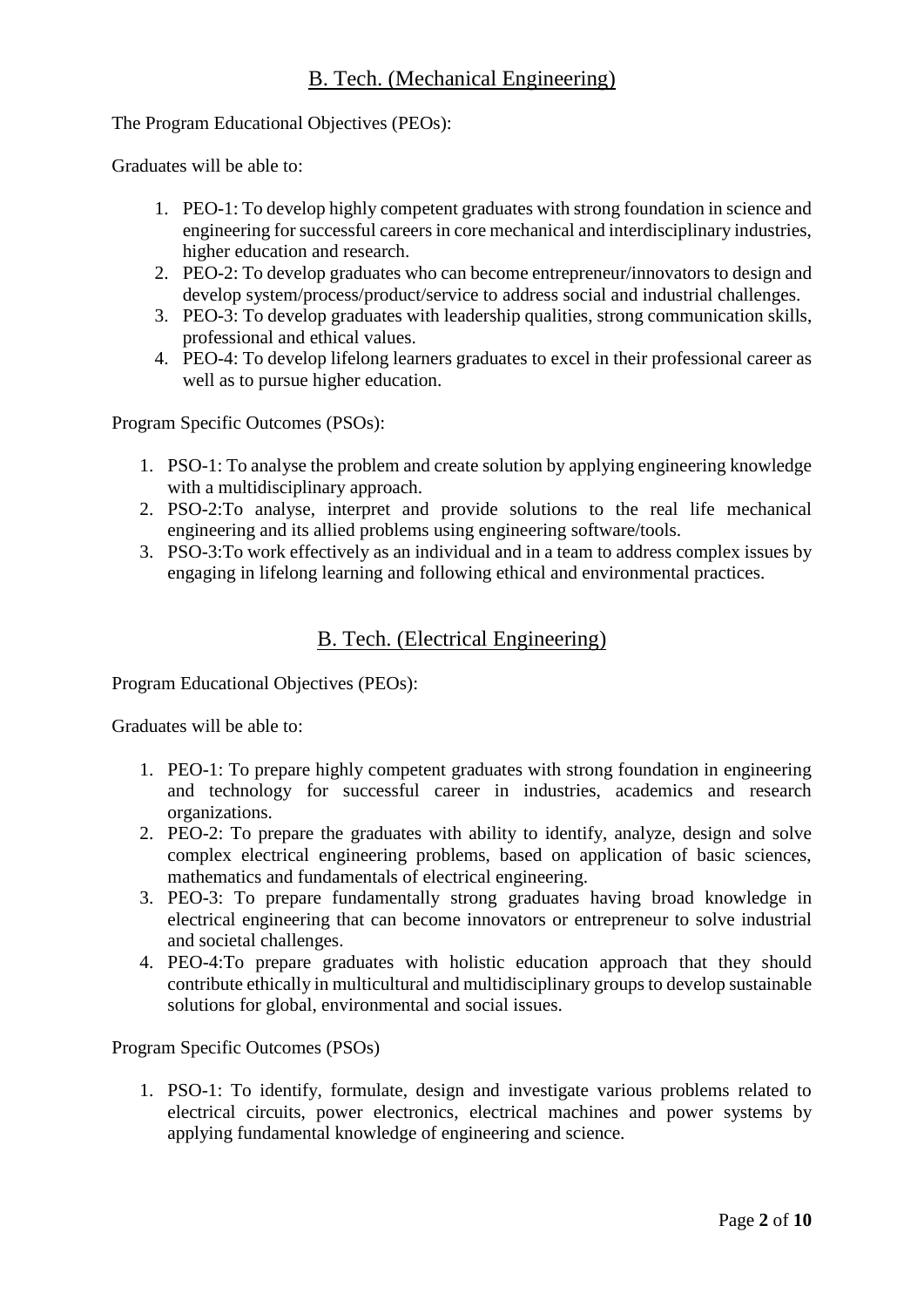- 2. PSO-2: To demonstrate proficiency in usage of modern hardware & software tools to model, design, simulate and analyze electrical systems for solving real world multidisciplinary problems.
- 3. PSO-3: To contribute in development of smart systems, modern grid and clean energy system for societal and environmental benefits.

### B. Tech. (Civil Engineering)

Program Educational Objectives (PEOs):

Graduates will be able to:

- 1. PEO-1: To provide solutions to civil engineering problems and cater for evolving needs of the society through engineering practice and/or research of their choice and pursuance
- 2. PEO-2: To serve mankind in their endeavour by designing and analyzing of civil engineering structures engrossing its, aesthetics, safety, functionality and sustainability
- 3. PEO-3: To work ethically and professionally in the chosen professional carrier
- 4. PEO-4: To be affiliated with professional bodies and continuing education schemes for their lifelong learning and growing towards leadership roles and also strive for addition of new knowledge.

Programme Specific Outcomes (PSOs):

- 1. PSO-1: Graduates shall demonstrate sound knowledge in analysis, design, laboratory investigations and construction aspects of civil engineering infrastructure, along with good foundation in mathematics, basic sciences and technical communication
- 2. PSO-2: Graduates will have a broad understanding of economical, environmental, societal, health and safety factors involved in infrastructural development, and shall demonstrate ability to function within multidisciplinary teams with competence in modern tool usage.
- 3. PSO-3:: Graduates will be motivated for continuous self-learning in engineering practice and/or pursue research in advanced areas of civil engineering in order to offer engineering services to the society, ethically and responsibly

#### B. Tech. (Chemical Engineering)

Program Education Objectives (PEOs):

Graduates will be able to:

- 1. PEO-1: To acquire the fundamental principles of science and chemical engineering with modern experimental and computational skills.
- 2. PEO-2: Able to handle problems of practical relevance of society while complying with economical, environmental, ethical, and safety factors.
- 3. PEO-3: Demonstrate professional excellence, ethics, soft skills and leadership qualities with lifelong learning.
- 4. PEO-4: Graduates will be active members ready to serve the society locally and internationally.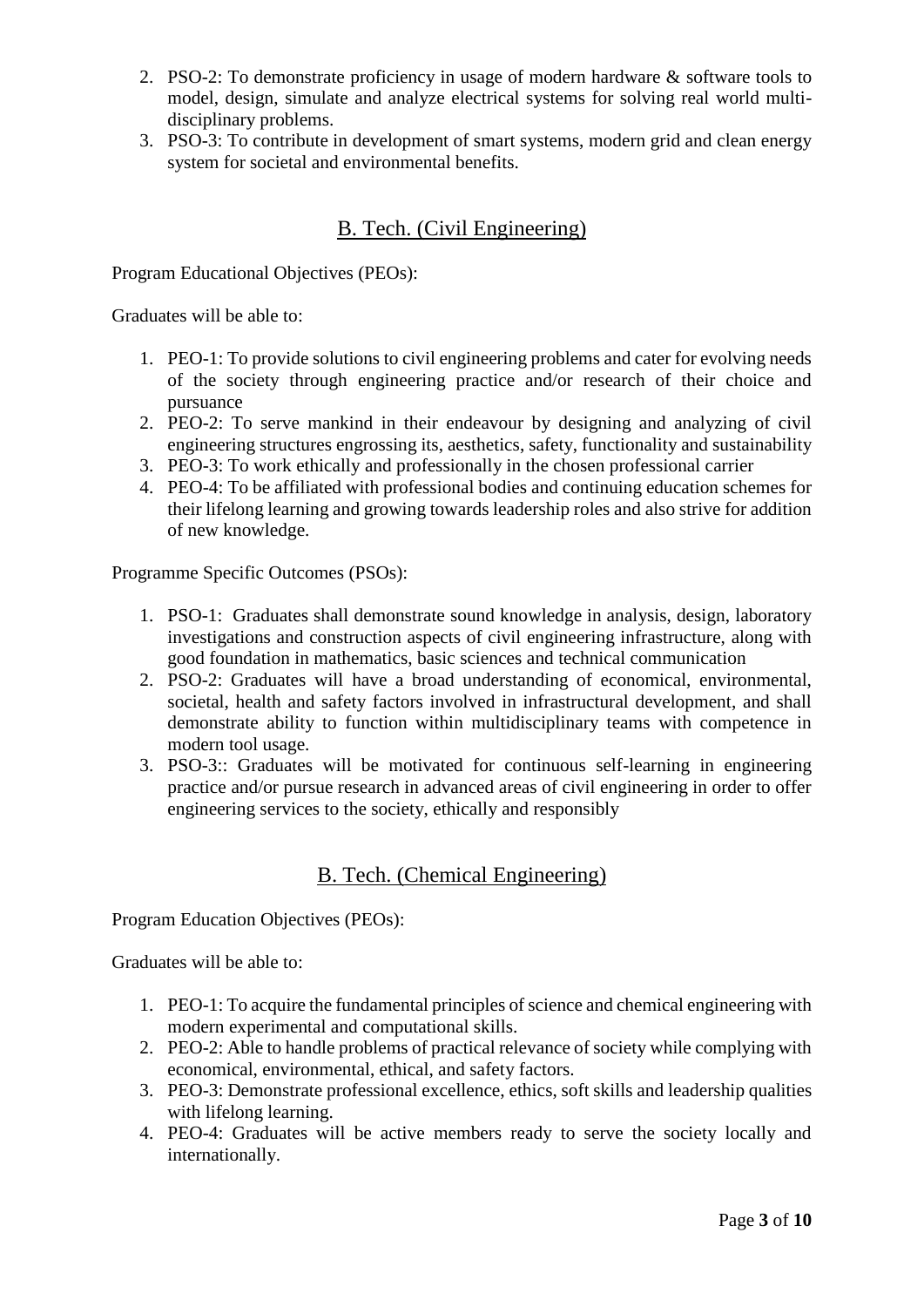Program Specific Outcomes (PSOs)

- 1. PSO-1: To analyse and tackle the complex and diverse engineering problems by appropriate experimentation, simulation, data analysis and interpretation, and, provide probable solutions by applying principles of chemical engineering in combination to the fundamental knowledge of basic sciences and mathematics.
- 2. PSO-2: Competence to incorporate socio-economic considerations in engineering practices, including the concept of sustainable development, into chemical engineering practice.
- 3. PSO-3: An ability to work together collaboratively in multidisciplinary teams to tackle multifaceted problems and pursue a bright career in chemical engineering and allied areas by demonstrating professional success at different platforms within industry, governmental bodies or academia.

### B. Tech. (Petroleum Engineering)

Program Educational Objectives (PEOs):

Graduates will be able to:

- 1. PEO-1: Demonstrate the fundamental knowledge and professional practices in the domain of oil, gas and energy sectors.
- 2. PEO-2: Pursue advanced education, research and development, entrepreneurship, and demonstrate creativity and innovation in their professional careers.
- 3. PEO-3: Adopt ethical practices and exhibit effective leadership skills for sustainable development in energy and environment for societal impact.

Program Specific Outcomes (PSOs):

- 1. PSO-1: Be proficient in applying Science, Technology, Engineering and Management (STEM) skills for providing creative and innovative solutions for oil and gas industry.
- 2. PSO-2: Be able to acquire, process and interpret data for oil and gas exploration and exploitation.
- 3. PSO 3: Be able to integrate and complement other conventional and unconventional energy demands for sustainable societal transformation.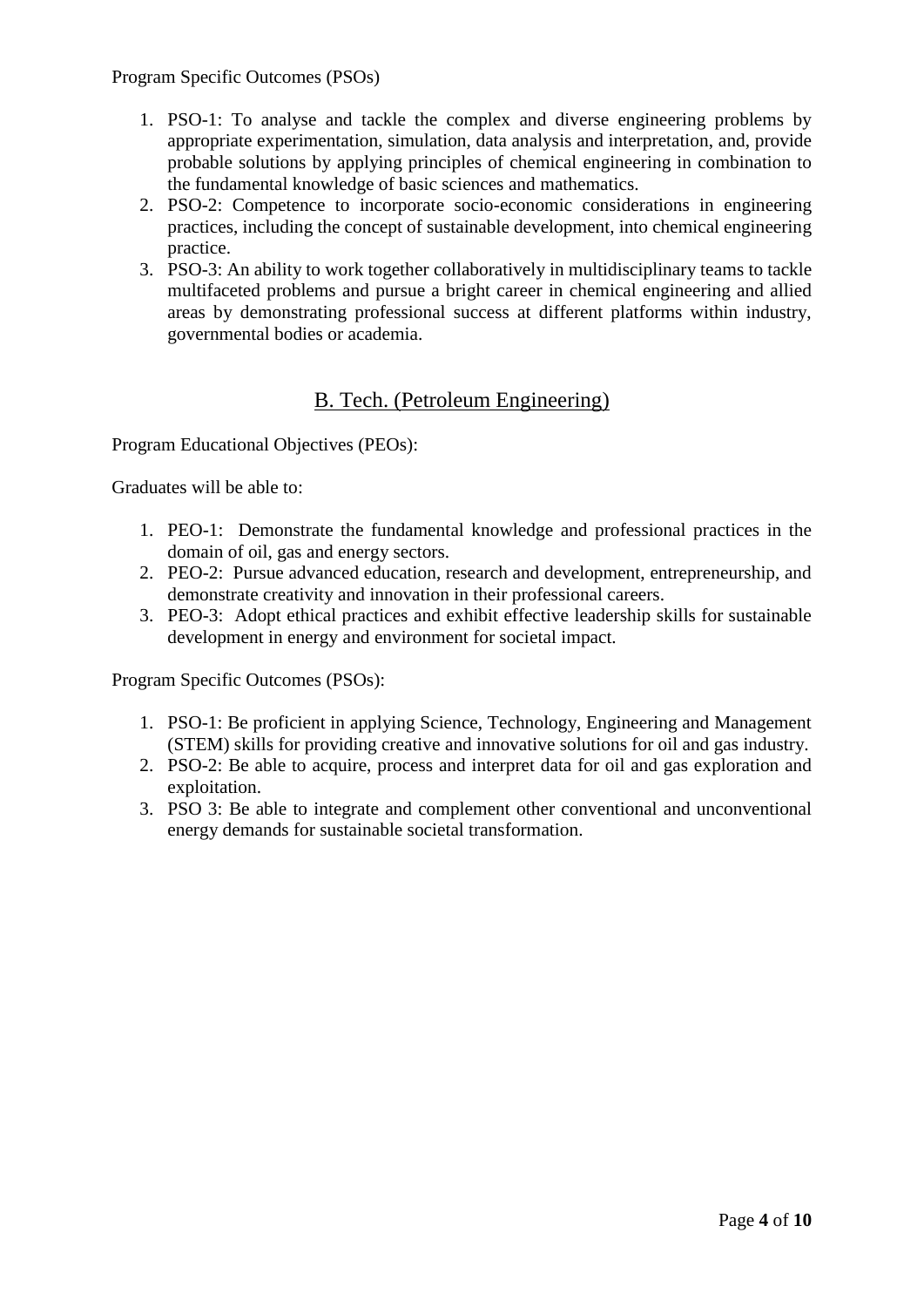# Programs at Faculty of Liberal Studies (FoLS)

# B. A. (Hons.)

| PO <sub>1</sub> | Domain<br>Knowledge                                     | comprehensive<br>knowledge<br>Demonstrate<br>of<br>multiple<br>disciplines.                                                                                                                                                     |
|-----------------|---------------------------------------------------------|---------------------------------------------------------------------------------------------------------------------------------------------------------------------------------------------------------------------------------|
| PO <sub>2</sub> | Problem Analysis                                        | Communicate complex information in clear and concise<br>manner to various stakeholders.                                                                                                                                         |
| PO <sub>3</sub> | Design/<br>Development of<br>solutions                  | Apply analytical thoughts to a body of knowledge and<br>critically evaluate practices, policies and theories.                                                                                                                   |
| PO <sub>4</sub> | Conduct<br>Investigations of<br><b>Complex Problems</b> | Develop competencies to solve different and non-familiar<br>problems in a collaborative manner.                                                                                                                                 |
| PO <sub>5</sub> | Modern Tool<br>Usage                                    | Analyze and synthesize existing data, identify flaws and<br>gaps and form informed opinions. Use ICT Tools in a<br>variety of learning situations, use software for data analysis<br>and use cyber-human interface effectively. |
| PO <sub>6</sub> | The Citizen and the<br>Society                          | Understand the value of empirical evidence and act ethically<br>in their role and responsibility as a citizen of the society.                                                                                                   |
| PO <sub>7</sub> | Environment and<br>Sustainability                       | Assess environmental damage and develop environment<br>friendly and sustainable business practices.                                                                                                                             |
| PO <sub>8</sub> | Ethics                                                  | Form ethical moral value system and cater to the community<br>needs in a voluntary manner.                                                                                                                                      |
| PO <sub>9</sub> | Individual and<br>Teamwork                              | Work effectively and respectfully with and in diverse teams.                                                                                                                                                                    |
| PO 10           | Communication                                           | Demonstrate leadership traits by building team, inspiring<br>vision and take members of team to a shared goal.                                                                                                                  |
| <b>PO 11</b>    | Project<br>Management and<br>Finance                    | Appreciate local ethos and global best practices in all<br>endeavors.                                                                                                                                                           |
| PO 12           | Life-long Learning                                      | Raise awareness of the importance of constant upskilling in<br>Industry 4.0 and Education 4.0 and demonstrate effective<br>usage of existing e-resources.                                                                       |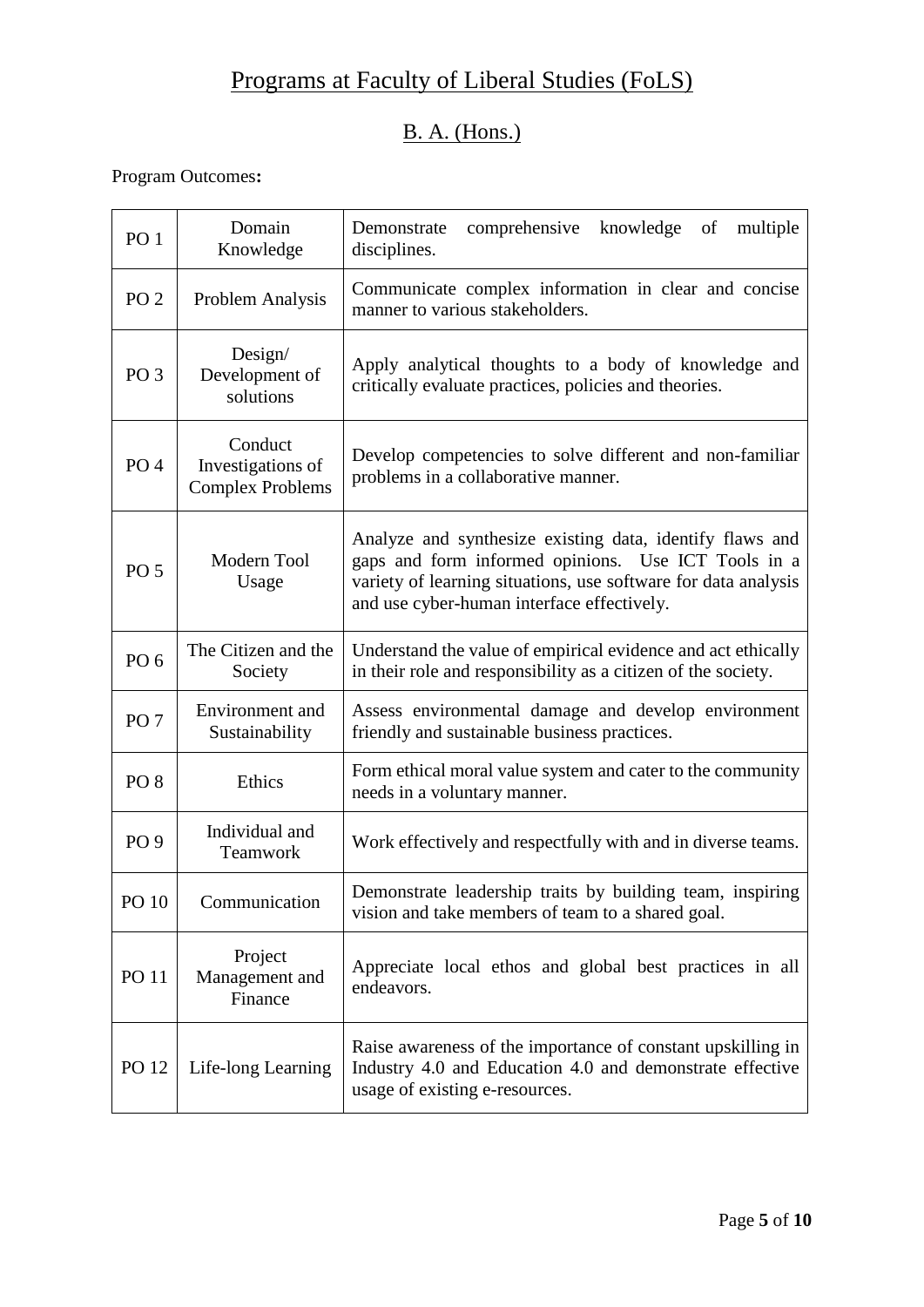# B. Com. (Hons.)

| PO <sub>1</sub> | Domain<br>Knowledge                                     | Acquire knowledge of commerce with integration of<br>Multidisciplinary areas                                                                                                                                                                   |
|-----------------|---------------------------------------------------------|------------------------------------------------------------------------------------------------------------------------------------------------------------------------------------------------------------------------------------------------|
| PO <sub>2</sub> | Problem Analysis                                        | Communicate complex information in clear and concise<br>manner to various stakeholders.                                                                                                                                                        |
| PO <sub>3</sub> | Design/<br>Development of<br>solutions                  | Understand tax issues, tax reforms, and digital accountancy<br>comprehensively                                                                                                                                                                 |
| PO <sub>4</sub> | Conduct<br>Investigations of<br><b>Complex Problems</b> | Develop competencies to solve different and non-familiar<br>problems in a collaborative manner.                                                                                                                                                |
| PO <sub>5</sub> | Modern Tool<br>Usage                                    | of various roles<br>Analyze core competencies<br>like<br>entrepreneur, business person and consultant                                                                                                                                          |
| PO <sub>6</sub> | The Citizen and the<br>Society                          | Show capacity to successfully engage in competitive exams<br>like M. Sc. Finance, CA, ICWA, CMA etc.                                                                                                                                           |
| PO <sub>7</sub> | Environment and<br>Sustainability                       | Acquire practical skills for roles like tax consultant, auditor<br>and financial services                                                                                                                                                      |
| PO <sub>8</sub> | Ethics                                                  | Demonstrate comprehensive knowledge of banking and<br>insurance sectors.                                                                                                                                                                       |
| PO <sub>9</sub> | Individual and<br>Teamwork                              | Work effectively and respectfully with and in diverse teams.                                                                                                                                                                                   |
| PO 10           | Communication                                           | Acquire and apply quantitative and qualitative evolving<br>careers in I 4.0 world                                                                                                                                                              |
| <b>PO</b> 11    | Project<br>Management and<br>Finance                    | comprehensive knowledge in practices of<br>Develop<br>Financial Markets, International Finance and global stock-<br>exchanges                                                                                                                  |
| PO 12           | Life-long Learning                                      | Learning to learn with genuine inquisitiveness in the field of<br>commerce for life. Raise awareness of the importance of<br>constant up skilling in Industry 4.0 and Education 4.0 and<br>demonstrate effective usage of existing e-resources |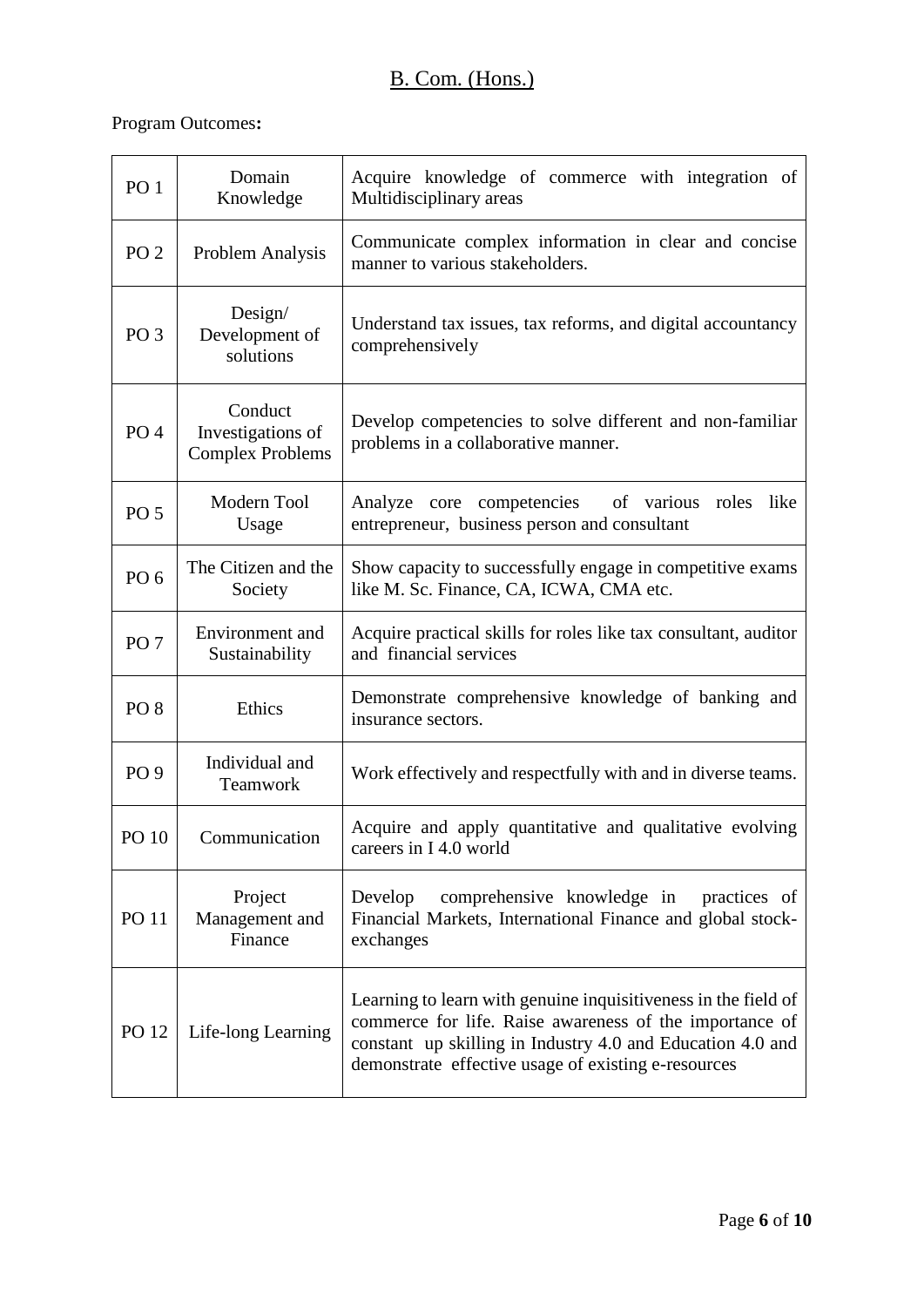# B. Sc. (Hons.)

| PO <sub>1</sub> | Science knowledge                      | Apply the knowledge of Physics, Chemistry and Mathematics<br>in solving/analyzing problems in industries, research and<br>development institutions, public sector units, higher<br>education and in academia. |
|-----------------|----------------------------------------|---------------------------------------------------------------------------------------------------------------------------------------------------------------------------------------------------------------|
| PO <sub>2</sub> | Problem Analysis                       | Analyze and interpret theoretical and practical data at various<br>work-places.                                                                                                                               |
| PO <sub>3</sub> | Design/<br>Development of<br>solutions | Design a system, component, or process to meet the desired<br>needs within realistic constraints such as economic,<br>environmental, health and safety, manufacturability, and<br>sustainability.             |
| PO <sub>4</sub> | Investigations of<br>complex problem   | Develop the ability to apply the knowledge of applied<br>research to investigate complex problems and provide viable<br>solutions.                                                                            |
| PO <sub>5</sub> | Modern tool usage                      | Identify, formulate, and solve scientific problems using<br>modern tools and techniques.                                                                                                                      |
| PO <sub>6</sub> | Science and Society                    | Acquire the broad education necessary to understand the<br>impact of scientific solutions in a local, global, economic,<br>environmental, and societal context                                                |
| PO <sub>7</sub> | Environment and<br>Sustainability      | Assess environmental damage and develop environment<br>friendly and sustainable scientific practices                                                                                                          |
| PO <sub>8</sub> | Ethics                                 | Develop an ethical moral value system and cater to the<br>community needs in a voluntary manner by the judicious use<br>of scientific principles.                                                             |
| PO <sub>9</sub> | Multidisciplinary<br>Approach          | Develop a multidisciplinary approach and function on<br>multidisciplinary teams.                                                                                                                              |
| <b>PO 10</b>    | Communication                          | Develop various communication skills such as listening,<br>speaking, writing, etc. which will help in effective expression<br>of ideas and views.                                                             |
| <b>PO 11</b>    | Project<br>Management and<br>Finance   | Apply scientific knowledge and management skills to<br>manage projects in industries, research and development<br>institutions, public sector units, higher education and in<br>academia.                     |
| PO 12           | Life-long Learning                     | Demonstrate effective usage of existing resources<br>at<br>workplaces and raise awareness of the importance of life-long<br>learning                                                                          |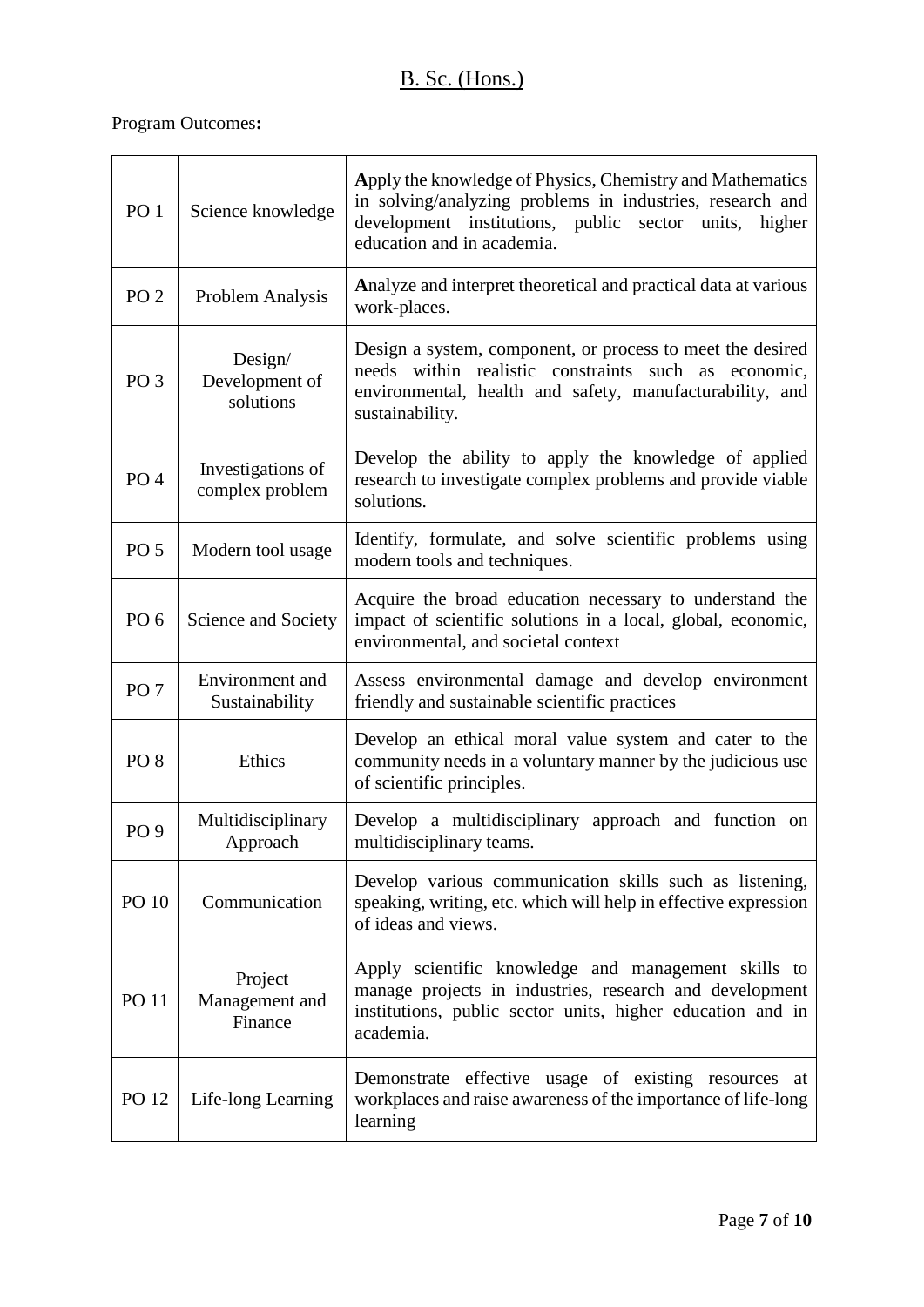| PO <sub>1</sub> | Domain knowledge                                | Develop and strengthen theoretical, conceptual and applied<br>knowledge of Economics to understand the real-world<br>phenomenon from a global, national and regional perspective        |
|-----------------|-------------------------------------------------|-----------------------------------------------------------------------------------------------------------------------------------------------------------------------------------------|
| PO <sub>2</sub> | <b>Problem Analysis</b>                         | Enable use of critical, logical and reflective thinking to<br>construct reasonable arguments and analyze complex<br>phenomena with strategic decision-making process                    |
| PO <sub>3</sub> | Design/<br>Development of<br>solutions          | Construct and design effective solutions by applying existing<br>economic theory and tools to identify the research and policy<br>gaps                                                  |
| PO <sub>4</sub> | Conduct<br>Investigations of<br>complex problem | Apply tools of optimization and quantitative aptitude to<br>examine, evaluate and analyze economic issues affecting the<br>developed, emerging and developing economies                 |
| <b>PO 5</b>     | Modern tool usage                               | Develop the ability to apply quantitative and qualitative tools<br>of advanced statistics & econometrics to analyze disciplinary<br>and cross-disciplinary real-world issues            |
| PO <sub>6</sub> | The Citizen and the<br>Society                  | Enable students to become informed and responsible citizens<br>by inculcating the practice of rational, ethical thinking and<br>optimal decision making to minimize resource wastage.   |
| PO <sub>7</sub> | Environment and<br>Sustainability               | Enhance practical insights towards energy efficiency and<br>sustainable development models by demonstrating solutions<br>from energy economics & environment and resource<br>economics. |
| PO <sub>8</sub> | Ethics                                          | Apply the existing ethical guidelines in everyday economics,<br>research thinking and community development                                                                             |
| PO <sub>9</sub> | Individual and<br><b>Teamwork</b>               | Manage and build high performance teams by understanding<br>the role of incentives, scientific virtues, decent work and<br>pillars of organization efficiency                           |
| PO 10           | Communication                                   | Practice effective oral and written communication to be able<br>to convey advanced economic theories and models in a<br>pragmatic manner to the stakeholders of the society             |
| <b>PO 11</b>    | Project<br>Management and<br>Finance            | Predict and analyze the role of economic factors and policies<br>on overall economic and financial performance of an<br>economy using managerial economics tools                        |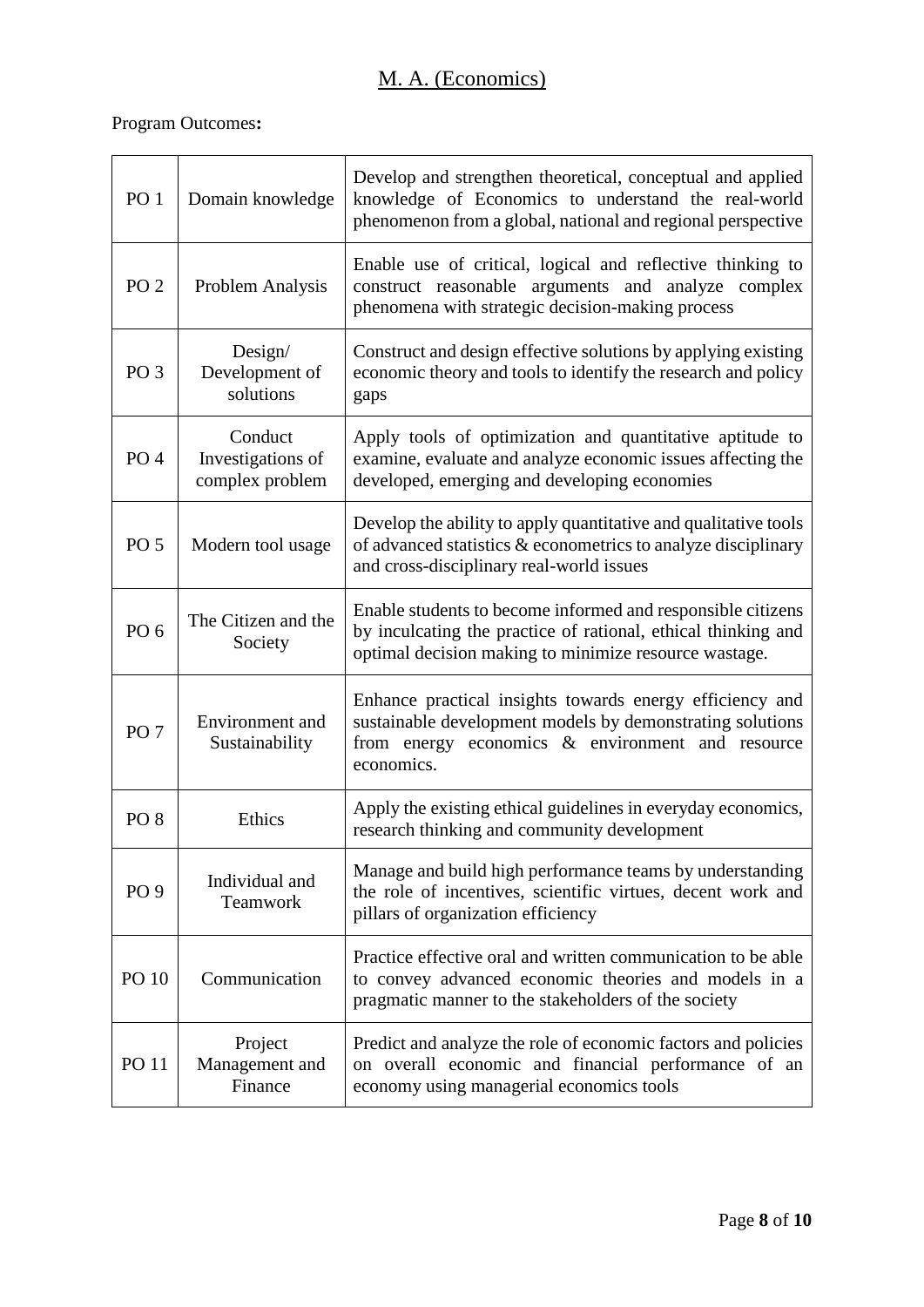# M. A. (English)

| PO <sub>1</sub> | Domain knowledge                                | Demonstrate comprehensive knowledge of literary criticism<br>and theories and their applications in literature                                                                                     |
|-----------------|-------------------------------------------------|----------------------------------------------------------------------------------------------------------------------------------------------------------------------------------------------------|
| PO <sub>2</sub> | Problem Analysis                                | Comprehend and communicate literary canonical and non-<br>canonical texts in clear and concise manner to various<br>stakeholders                                                                   |
| PO <sub>3</sub> | Design/<br>Development of<br>solutions          | Apply critical theories and various literary movements to the<br>body of literature and critically evaluate the outcome                                                                            |
| PO <sub>4</sub> | Conduct<br>Investigations of<br>complex problem | Critically reading literary texts from across the globe and<br>understanding their relevance to various branches of<br>knowledge                                                                   |
| PO <sub>5</sub> | Modern tool usage                               | Analyze and synthesize existing data, identify flaws and gaps<br>and form informed opinions using digital tools                                                                                    |
| PO <sub>6</sub> | The Citizen and the<br>Society                  | Ask relevant questions, develop hypothesis and execute<br>research                                                                                                                                 |
| PO <sub>7</sub> | Environment and<br>Sustainability               | Demonstrate a command of academic English in addition to<br>formulating cogent arguments in Research Writing keeping<br>in mind the importance of ecosystem, nature as well as human<br>nature     |
| PO <sub>8</sub> | Ethics                                          | Comprehend the ethical questions and challenges presented<br>in literature and move beyond discipline specific silo and<br>work on trans disciplinary evaluation of literature in this<br>regard   |
| PO <sub>9</sub> | Individual and<br>Teamwork                      | Interrogate, formulate and defend original and critically<br>significant arguments and communicate them effectively in<br>relevant forums through presentations, publications and<br>dissertations |
| PO 10           | Communication                                   | Acquire effective and empathetic communication skills to<br>engage in discussions with peers and society on an academic<br>and cultural and emotional context                                      |
| <b>PO 11</b>    | Project<br>Management and<br>Finance            | Develop basic skills required to practice English as a second<br>language and utilize it in research projects and varied<br>workplaces                                                             |
| PO 12           | Life-long Learning                              | Acquire the ability to apply the learning and skills in personal<br>and professional growth while contributing to the society by<br>being sensitive aware citizens                                 |